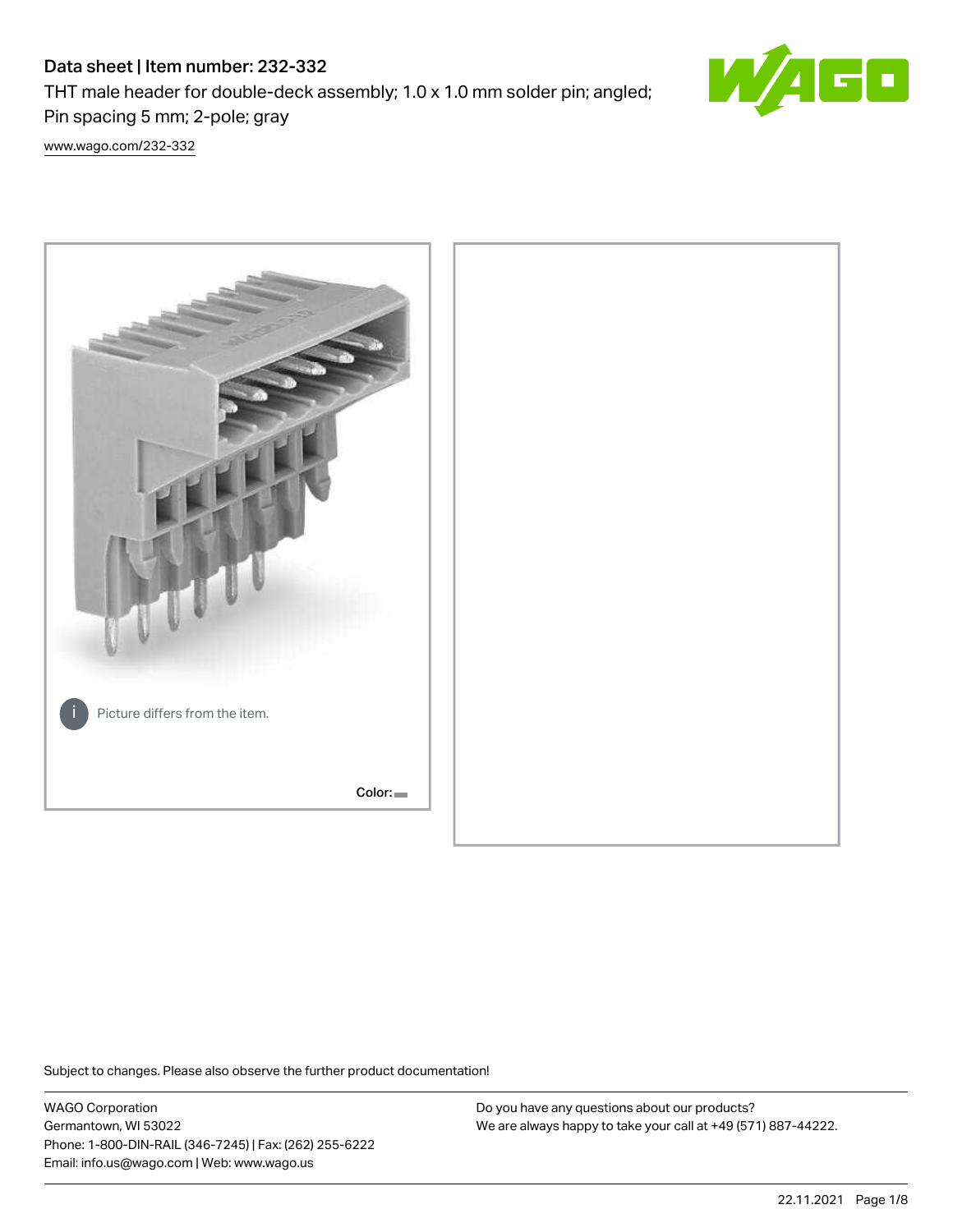

Dimensions in mm

Length = (pole no.  $-1$ ) x pin spacing + 8.2 mm

The solder pins of the "lower" male headers are in line.

The solder pins of the "lower" female headers are staggered by half a pin spacing.

#### Item description

- $\blacksquare$ Male headers for double-deck assembly provide high-density wiring for wire-to-board connections
- $\blacksquare$ Horizontal PCB mounting
- $\blacksquare$ Double-deck design allows male or female headers with angled solder pins to be placed on the lower deck
- $\blacksquare$ Coding option available

Subject to changes. Please also observe the further product documentation!

WAGO Corporation Germantown, WI 53022 Phone: 1-800-DIN-RAIL (346-7245) | Fax: (262) 255-6222 Email: info.us@wago.com | Web: www.wago.us

Do you have any questions about our products? We are always happy to take your call at +49 (571) 887-44222.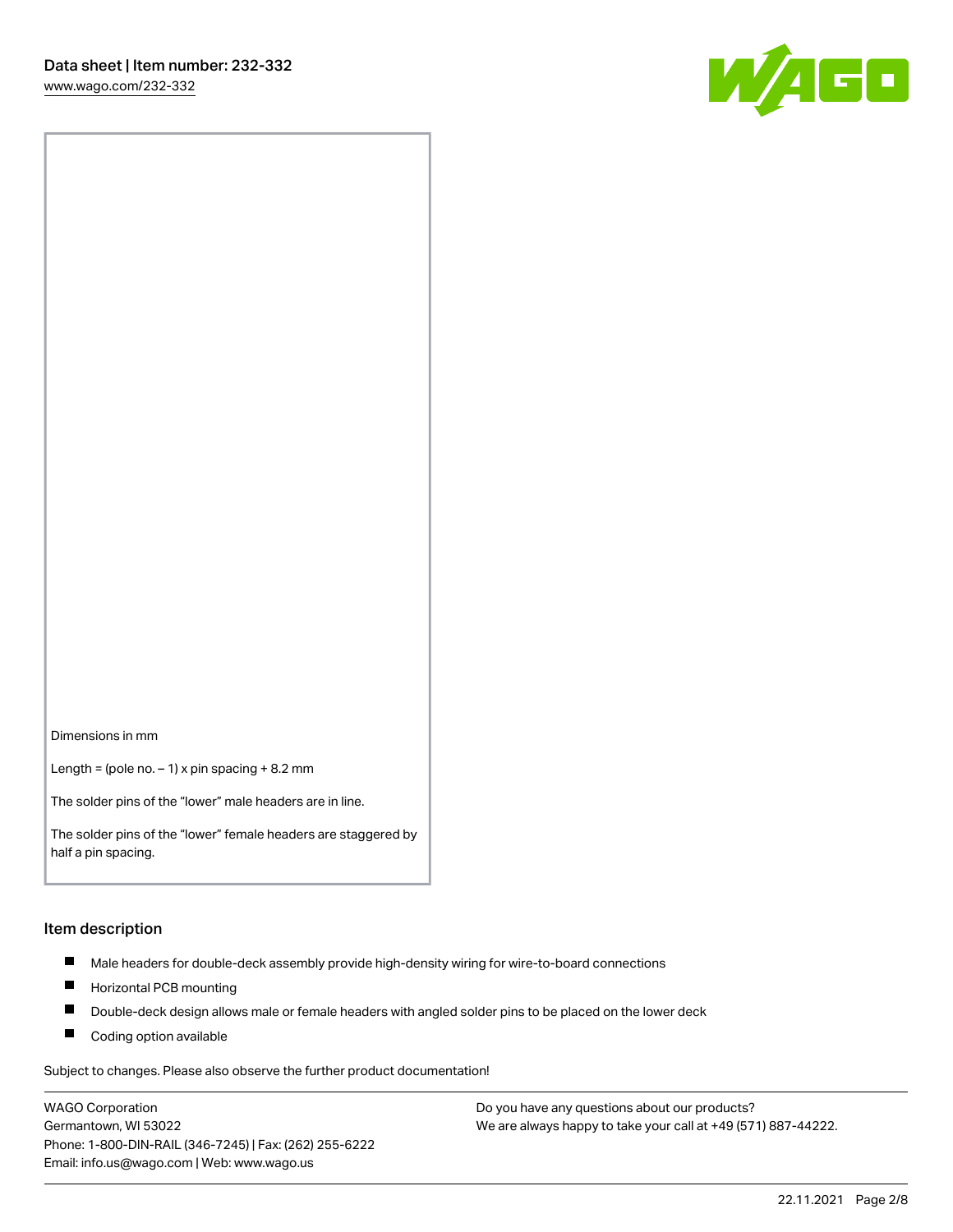

## Data Notes

| Safety information 1 | The <i>MCS – MULTI CONNECTION SYSTEM</i> includes connectors<br>without breaking capacity in accordance with DIN EN 61984. When<br>used as intended, these connectors must not be connected<br>/disconnected when live or under load. The circuit design should<br>ensure header pins, which can be touched, are not live when<br>unmated. |
|----------------------|--------------------------------------------------------------------------------------------------------------------------------------------------------------------------------------------------------------------------------------------------------------------------------------------------------------------------------------------|
| Variants:            | Other pole numbers<br>Gold-plated or partially gold-plated contact surfaces<br>Other versions (or variants) can be requested from WAGO Sales or<br>configured at https://configurator.wago.com/                                                                                                                                            |

## Electrical data

## IEC Approvals

| Ratings per                 | IEC/EN 60664-1                                                        |
|-----------------------------|-----------------------------------------------------------------------|
| Rated voltage (III / 3)     | 320 V                                                                 |
| Rated surge voltage (III/3) | 4 <sub>k</sub> V                                                      |
| Rated voltage (III/2)       | 320 V                                                                 |
| Rated surge voltage (III/2) | 4 <sub>k</sub> V                                                      |
| Nominal voltage (II/2)      | 630 V                                                                 |
| Rated surge voltage (II/2)  | 4 <sub>kV</sub>                                                       |
| Rated current               | 12A                                                                   |
| Legend (ratings)            | $(III / 2)$ $\triangle$ Overvoltage category III / Pollution degree 2 |

# UL Approvals

| Approvals per                  | UL 1059 |
|--------------------------------|---------|
| Rated voltage UL (Use Group B) | 300 V   |
| Rated current UL (Use Group B) | 10 A    |
| Rated voltage UL (Use Group D) | 300 V   |
| Rated current UL (Use Group D) | 10 A    |

# Ratings per UL

| Rated voltage UL 1977 | 600 V          |
|-----------------------|----------------|
| Rated current UL 1977 | 1 O A<br>, U H |

Subject to changes. Please also observe the further product documentation!

| <b>WAGO Corporation</b>                                | Do you have any questions about our products?                 |
|--------------------------------------------------------|---------------------------------------------------------------|
| Germantown, WI 53022                                   | We are always happy to take your call at +49 (571) 887-44222. |
| Phone: 1-800-DIN-RAIL (346-7245)   Fax: (262) 255-6222 |                                                               |
| Email: info.us@wago.com   Web: www.wago.us             |                                                               |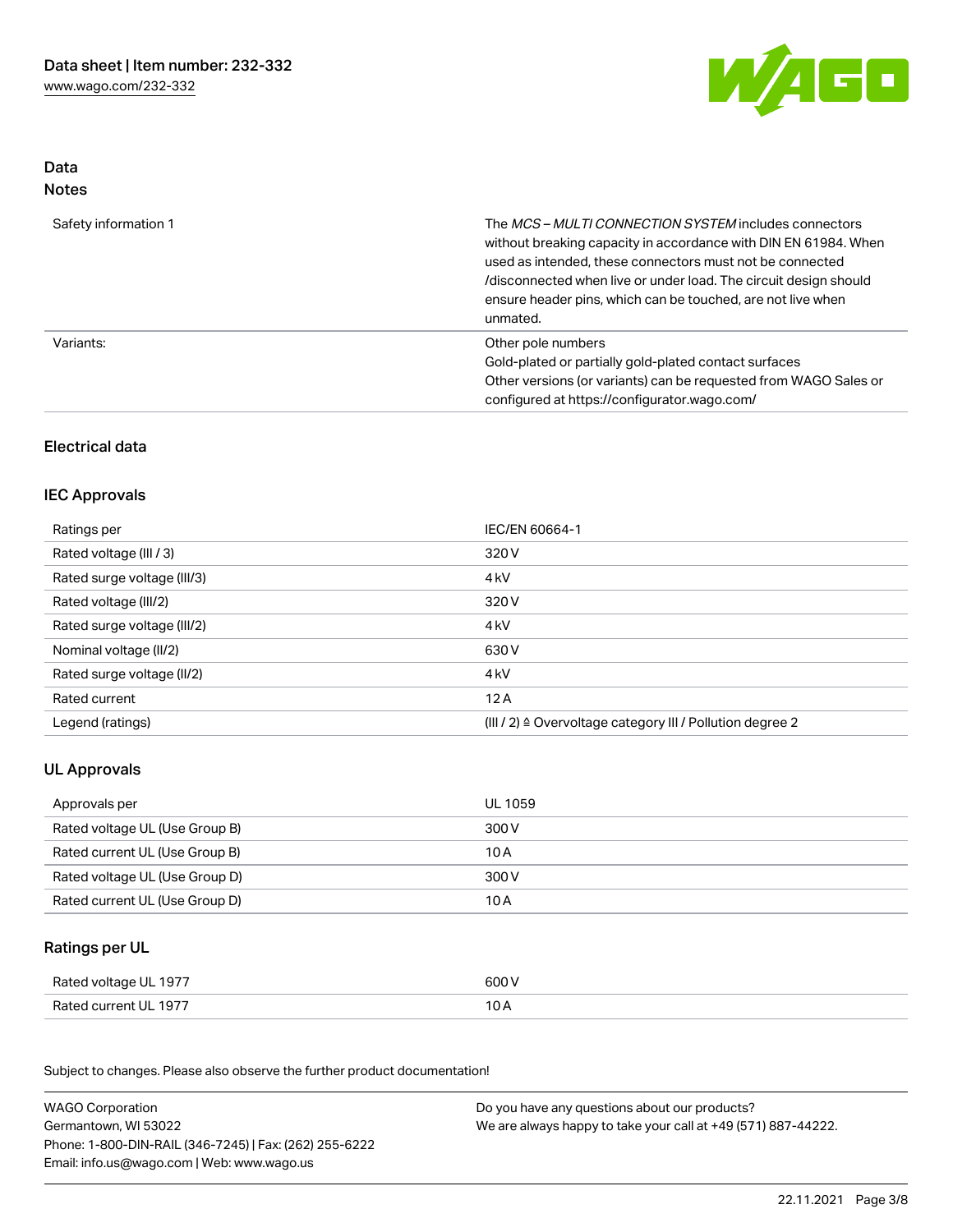# Data sheet | Item number: 232-332

[www.wago.com/232-332](http://www.wago.com/232-332)



## CSA Approvals

| Approvals per                   | CSA   |
|---------------------------------|-------|
| Rated voltage CSA (Use Group B) | 300 V |
| Rated current CSA (Use Group B) | 10 A  |
| Rated voltage CSA (Use Group D) | 300 V |
| Rated current CSA (Use Group D) | 10 A  |

## Connection data

| Total number of potentials |  |
|----------------------------|--|
| Number of connection types |  |
| Number of levels           |  |

#### Connection 1

| Number of poles |  |
|-----------------|--|
|-----------------|--|

# Physical data

| Pin spacing                          | 5 mm / 0.197 inch   |
|--------------------------------------|---------------------|
| Width                                | 13.2 mm / 0.52 inch |
| Height                               | 31 mm / 1.22 inch   |
| Height from the surface              | 26 mm / 1.024 inch  |
| Depth                                | 17 mm / 0.669 inch  |
| Solder pin length                    | $5 \,\mathrm{mm}$   |
| Solder pin dimensions                | $1 \times 1$ mm     |
| Drilled hole diameter with tolerance | $1.4$ $(+0.1)$ mm   |

## Plug-in connection

| Contact type (pluggable connector) | Male header |
|------------------------------------|-------------|
| Connector (connection type)        | for PCB     |
| Mismating protection               | No          |
| Mating direction to the PCB        | 0°          |
| Locking of plug-in connection      | Without     |

#### PCB contact

| <b>PCB Contact</b>     | <b>THT</b>                               |
|------------------------|------------------------------------------|
| Solder pin arrangement | over the entire male connector (in-line) |

Subject to changes. Please also observe the further product documentation!

| <b>WAGO Corporation</b>                                | Do you have any questions about our products?                 |
|--------------------------------------------------------|---------------------------------------------------------------|
| Germantown, WI 53022                                   | We are always happy to take your call at +49 (571) 887-44222. |
| Phone: 1-800-DIN-RAIL (346-7245)   Fax: (262) 255-6222 |                                                               |
| Email: info.us@wago.com   Web: www.wago.us             |                                                               |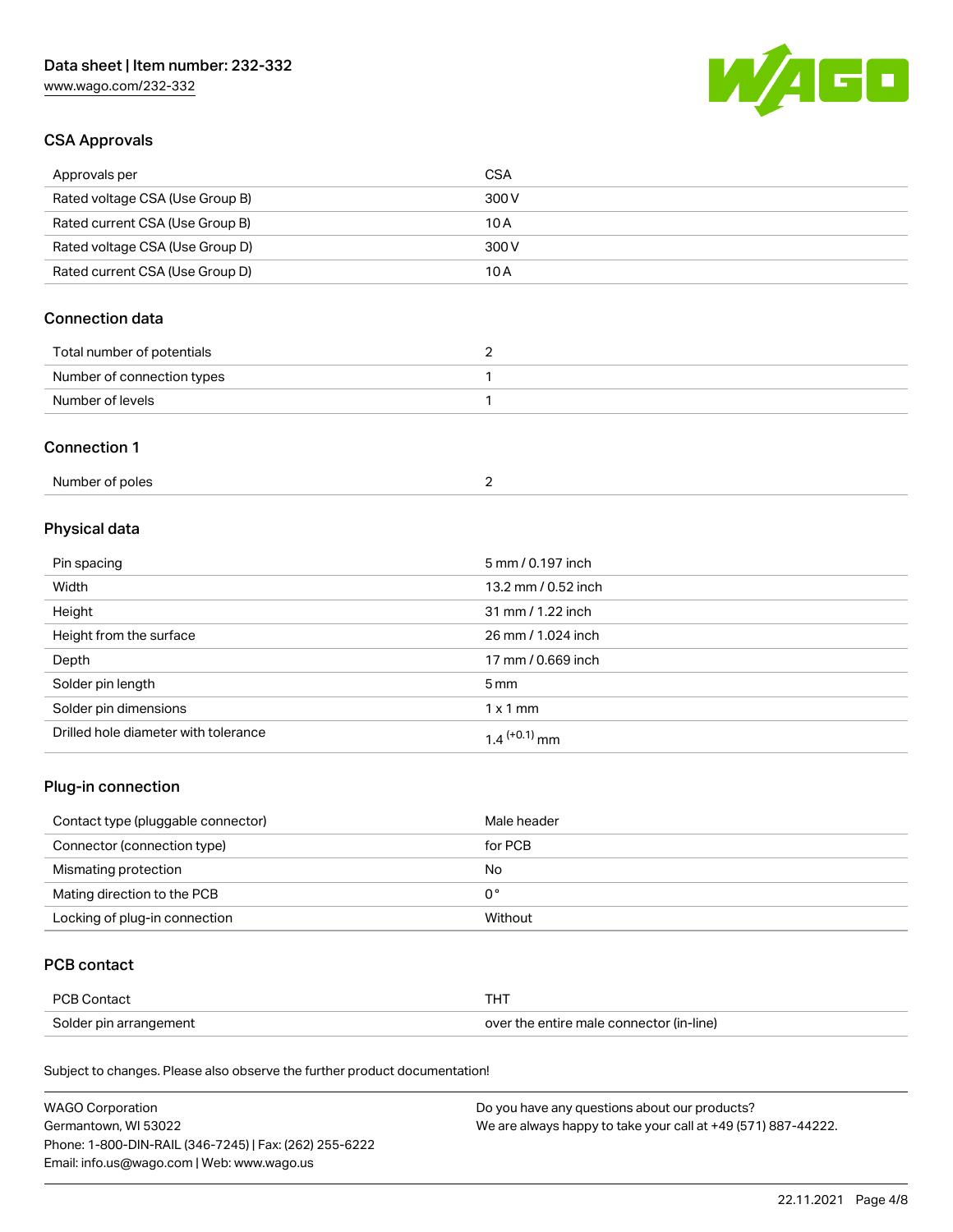[www.wago.com/232-332](http://www.wago.com/232-332)

Number of solder pins per potential 1



#### Material data

| Color                       | gray                                    |
|-----------------------------|-----------------------------------------|
| Material group              |                                         |
| Insulation material         | Polyamide (PA66)                        |
| Flammability class per UL94 | V <sub>0</sub>                          |
| Contact material            | Electrolytic copper ( $E_{\text{Cu}}$ ) |
| Contact plating             | tin-plated                              |
| Fire load                   | 0.057 MJ                                |
| Weight                      | 2.6g                                    |

#### Environmental requirements

Limit temperature range  $-60... +100$  °C

#### Commercial data

| Product Group         | 3 (Multi Conn. System) |
|-----------------------|------------------------|
| PU (SPU)              | 100 Stück              |
| Packaging type        | box                    |
| Country of origin     | PL                     |
| <b>GTIN</b>           | 4044918685429          |
| Customs tariff number | 85366990990            |

## Approvals / Certificates

#### Country specific Approvals

| Logo               | Approval                                            | <b>Additional Approval Text</b> | Certificate<br>name |
|--------------------|-----------------------------------------------------|---------------------------------|---------------------|
|                    | <b>CB</b><br><b>DEKRA Certification B.V.</b>        | IEC 61984                       | NL-39756            |
|                    | <b>CSA</b><br>DEKRA Certification B.V.              | C <sub>22.2</sub>               | 1466354             |
| EMA<br><b>NEUR</b> | <b>KEMA/KEUR</b><br><b>DEKRA Certification B.V.</b> | EN 61984                        | 2190761.01          |

Subject to changes. Please also observe the further product documentation!

| <b>WAGO Corporation</b>                                | Do you have any questions about our products?                 |
|--------------------------------------------------------|---------------------------------------------------------------|
| Germantown, WI 53022                                   | We are always happy to take your call at +49 (571) 887-44222. |
| Phone: 1-800-DIN-RAIL (346-7245)   Fax: (262) 255-6222 |                                                               |
| Email: info.us@wago.com   Web: www.wago.us             |                                                               |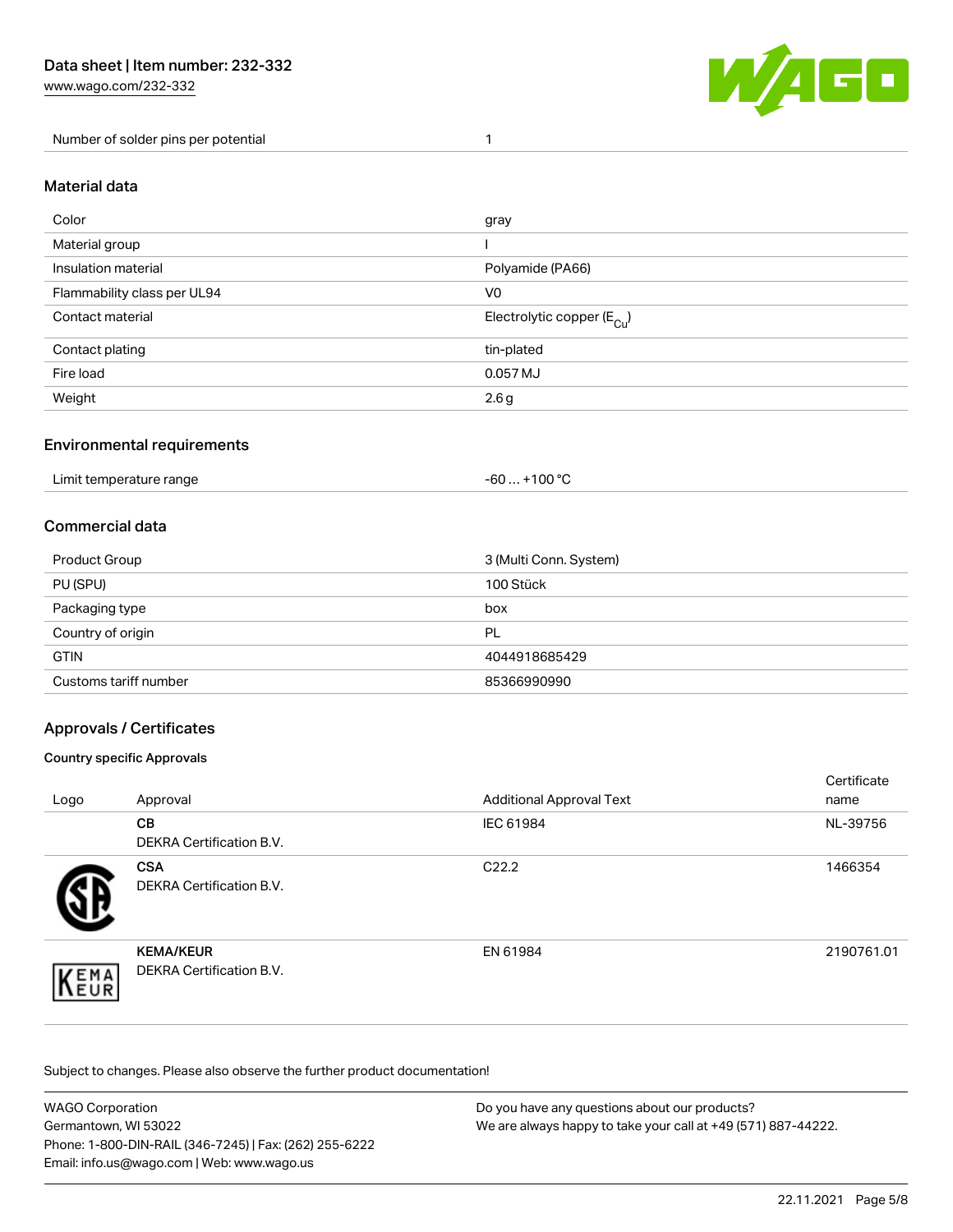

#### Ship Approvals

| Logo                                            | Approval                                                                                 | <b>Additional Approval Text</b>                   | Certificate<br>name                 |
|-------------------------------------------------|------------------------------------------------------------------------------------------|---------------------------------------------------|-------------------------------------|
|                                                 | <b>ABS</b><br>American Bureau of Shipping                                                |                                                   | $19 -$<br>HG15869876-<br><b>PDA</b> |
|                                                 | <b>DNV GL</b><br>Det Norske Veritas, Germanischer Lloyd                                  |                                                   | TAE000016Z                          |
|                                                 | LR<br>Lloyds Register                                                                    | IEC 61984                                         | 96/20035 (E5)                       |
| <b>UL-Approvals</b>                             |                                                                                          |                                                   | Certificate                         |
| Logo                                            | Approval<br>UL<br>Underwriters Laboratories Inc.                                         | <b>Additional Approval Text</b><br><b>UL 1059</b> | name<br>E45172                      |
|                                                 | <b>UR</b><br>Underwriters Laboratories Inc.                                              | <b>UL 1977</b>                                    | E45171                              |
| Counterpart                                     | Item no.231-102/026-000                                                                  |                                                   | www.wago.com/231-102/026-000        |
|                                                 | Female plug; 2-pole; 12 AWG max; pin spacing 5 mm; 1 conductor per pole; gray            |                                                   |                                     |
| <b>Optional accessories</b><br>Coding<br>Coding |                                                                                          |                                                   |                                     |
|                                                 | Item no.: 231-160<br>Coding pin; for coding lower male headers; push-in type; light gray |                                                   | www.wago.com/231-160                |
|                                                 | Item no.: 231-129<br>www.wago.com/231-129<br>Coding key; snap-on type; light gray        |                                                   |                                     |

Subject to changes. Please also observe the further product documentation!

WAGO Corporation Germantown, WI 53022 Phone: 1-800-DIN-RAIL (346-7245) | Fax: (262) 255-6222 Email: info.us@wago.com | Web: www.wago.us Do you have any questions about our products? We are always happy to take your call at +49 (571) 887-44222.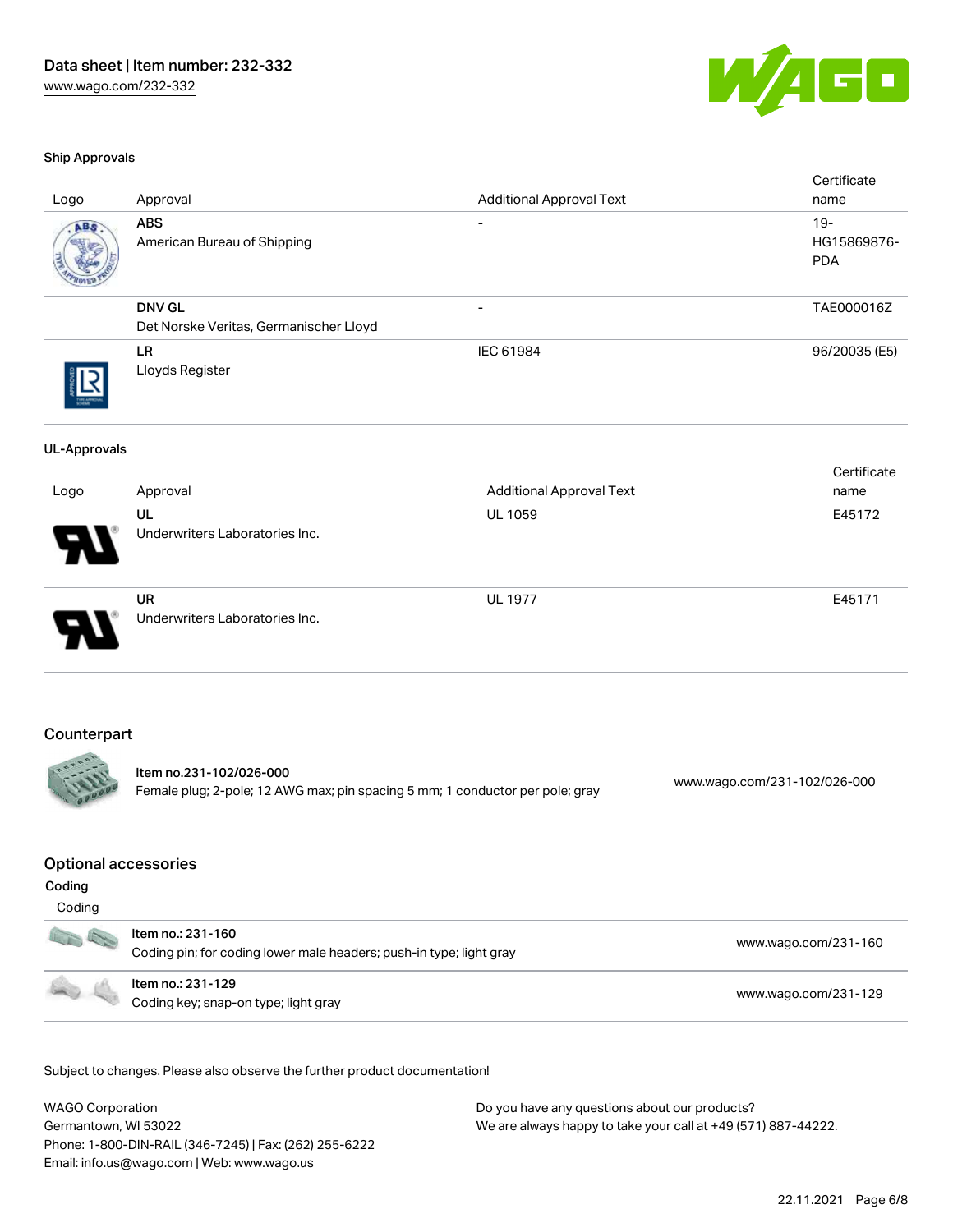## Downloads Documentation



| <b>Additional Information</b><br>Technical explanations                                                                                                                                                | 2019 Apr 3 | pdf<br>2.0 MB | Download |
|--------------------------------------------------------------------------------------------------------------------------------------------------------------------------------------------------------|------------|---------------|----------|
| <b>CAD files</b>                                                                                                                                                                                       |            |               |          |
| CAD data                                                                                                                                                                                               |            |               |          |
| 2D/3D Models 232-332                                                                                                                                                                                   |            | <b>URL</b>    | Download |
| CAE data                                                                                                                                                                                               |            |               |          |
| EPLAN Data Portal 232-332                                                                                                                                                                              |            | <b>URL</b>    | Download |
| ZUKEN Portal 232-332                                                                                                                                                                                   |            | <b>URL</b>    | Download |
| <b>PCB Design</b>                                                                                                                                                                                      |            |               |          |
| Symbol and Footprint 232-332<br>CAx data for your PCB design, consisting of "schematic symbols and PCB footprints",<br>allow easy integration of the WAGO component into your development environment. |            | <b>URL</b>    | Download |
| Supported formats:                                                                                                                                                                                     |            |               |          |
| ш<br>Accel EDA 14 & 15                                                                                                                                                                                 |            |               |          |
| Altium 6 to current version<br>ш                                                                                                                                                                       |            |               |          |
| ш<br>Cadence Allegro                                                                                                                                                                                   |            |               |          |
| ш<br>DesignSpark                                                                                                                                                                                       |            |               |          |
| H<br>Eagle Libraries                                                                                                                                                                                   |            |               |          |
| ш<br>KiCad                                                                                                                                                                                             |            |               |          |
| Mentor Graphics BoardStation<br>ш                                                                                                                                                                      |            |               |          |
| ш<br>Mentor Graphics Design Architect                                                                                                                                                                  |            |               |          |
| ш<br>Mentor Graphics Design Expedition 99 and 2000                                                                                                                                                     |            |               |          |
| Ш<br>OrCAD 9.X PCB and Capture                                                                                                                                                                         |            |               |          |
| PADS PowerPCB 3, 3.5, 4.X, and 5.X<br>ш                                                                                                                                                                |            |               |          |
| ш<br>PADS PowerPCB and PowerLogic 3.0                                                                                                                                                                  |            |               |          |
| PCAD 2000, 2001, 2002, 2004, and 2006                                                                                                                                                                  |            |               |          |
| Pulsonix 8.5 or newer<br><b>The Contract of the Contract of the Contract of the Contract of the Contract of the Contract of the Contract o</b>                                                         |            |               |          |
| <b>STL</b><br>ш                                                                                                                                                                                        |            |               |          |

Subject to changes. Please also observe the further product documentation!

WAGO Corporation Germantown, WI 53022 Phone: 1-800-DIN-RAIL (346-7245) | Fax: (262) 255-6222 Email: info.us@wago.com | Web: www.wago.us

Do you have any questions about our products? We are always happy to take your call at +49 (571) 887-44222.